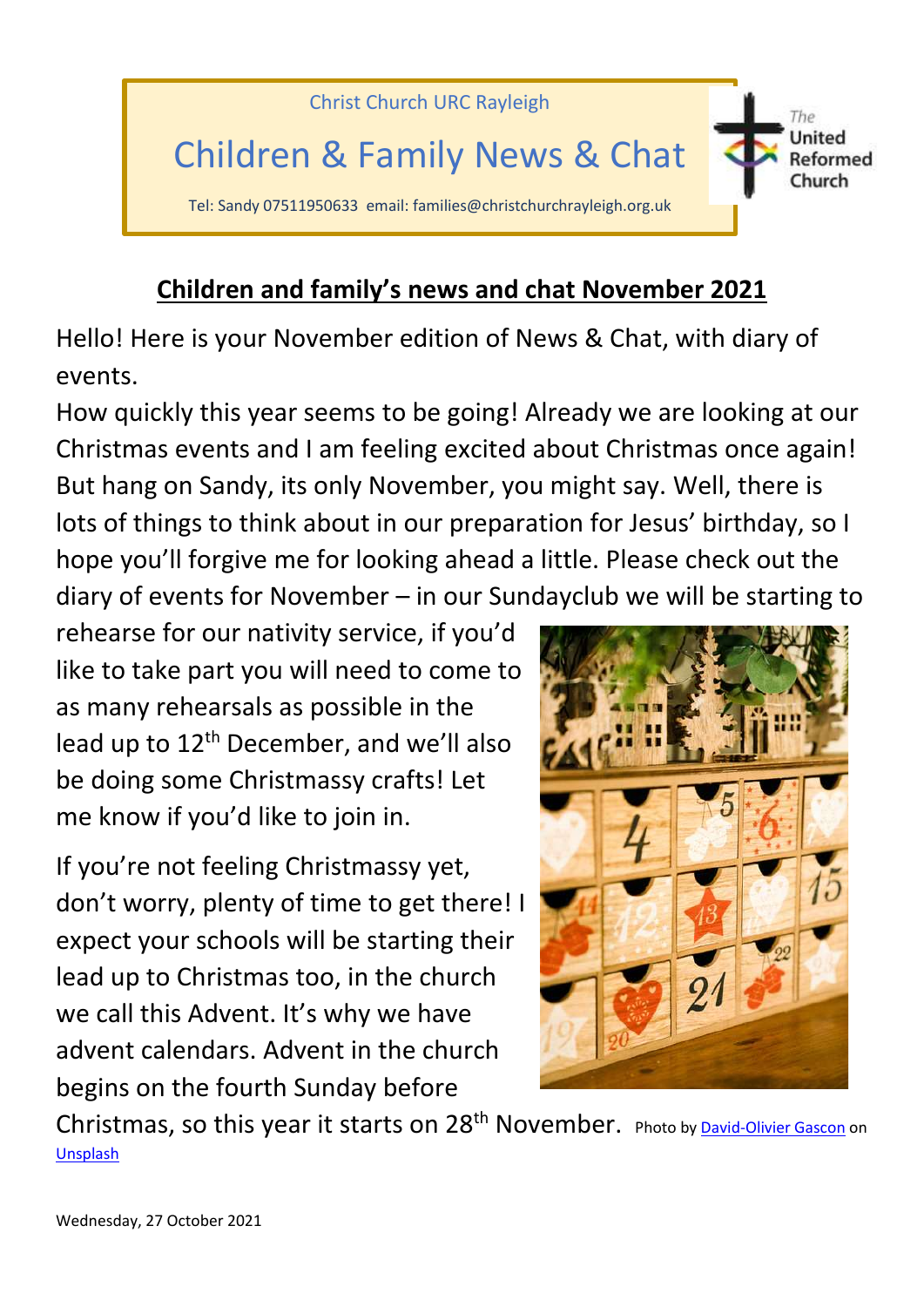A prayer: *Dear Lord, in our excitement about the season of Advent, help us to remember the real reason we are celebrating – that God came down to us as a baby, to show us the way back to you. Amen.* 

## *"The light shines in the darkness, and the darkness can never extinguish it"*

## *John 1 verse 5.*

John wrote these words at the beginning of his book in the New Testament. He spoke about Jesus as a light that can never go out. Most of the lights we can think about we can turn on and off at will, a light bulb, a torch, a candle, the light on your phone, can all be turned on and off when we want them to.

Jesus isn't like that; we can't just turn Jesus on and off when we want to. If we are going



time. We need to shine our lights into the darkness of this world always. Not just on Sundays, or when we feel like it.

But in order to keep our light going we need to feed it, like electricity keeps our lights lit. And we can do this by keeping in touch with God, by praying, reading our bible and meeting regularly with other Christians. photo by [Ernest Brillo](https://unsplash.com/@ernest_brillo?utm_source=unsplash&utm_medium=referral&utm_content=creditCopyText) o[n Unsplash](https://unsplash.com/s/photos/shining-in-the-dark?utm_source=unsplash&utm_medium=referral&utm_content=creditCopyText)

## **Watch and Listen John: God's story:**

<https://youtu.be/hJy0mfnUDjM>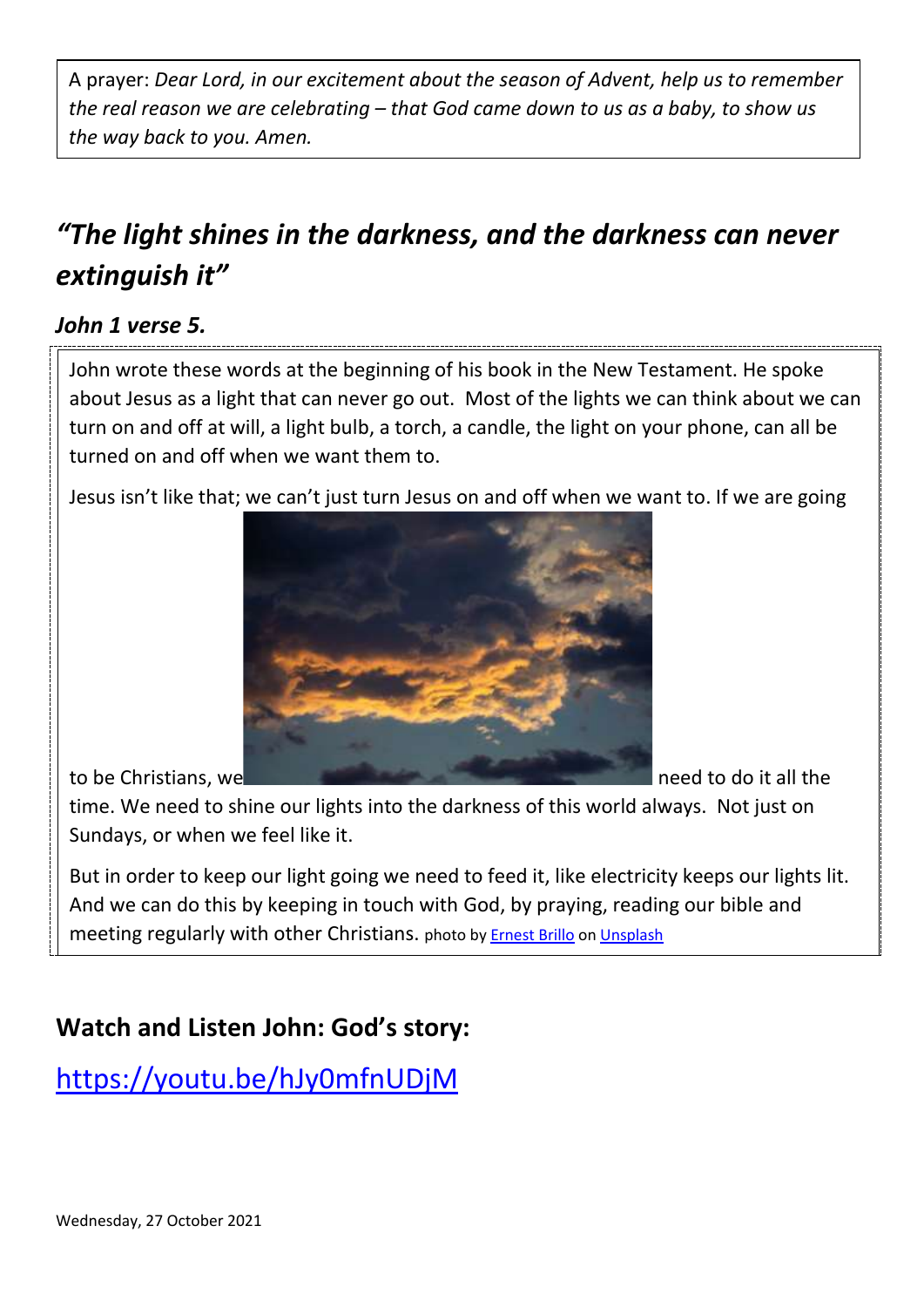How many lightbulbs How many lightpuist<br>does it take to change a tand<br>lightbulb? Hightban<br>Answer: Depends on<br>whey you are. Answer: Depends<br>how Clumsy you are.

If you need to get in touch with me my number is: **Tel: 07511950633 YouTube channe[l: Sandy Brown -](https://www.youtube.com/channel/UCczXJ3IckAMTs3fhXEBjI_g) [YouTube](https://www.youtube.com/channel/UCczXJ3IckAMTs3fhXEBjI_g)**

Instagram: Sandy Brown [\(@childrenandfamilies\) • Instagram](https://www.instagram.com/childrenandfamilies/)  [photos and videos](https://www.instagram.com/childrenandfamilies/)

**Diary:**

| <b>Sundays</b><br>9am                                          | Uploaded children & family talk via Facebook, the website or YouTube.                                                                                                                                                                                                                                                                                                                                                                                                                                                                                                                                                                                                                                                                                                                                                                                                             |
|----------------------------------------------------------------|-----------------------------------------------------------------------------------------------------------------------------------------------------------------------------------------------------------------------------------------------------------------------------------------------------------------------------------------------------------------------------------------------------------------------------------------------------------------------------------------------------------------------------------------------------------------------------------------------------------------------------------------------------------------------------------------------------------------------------------------------------------------------------------------------------------------------------------------------------------------------------------|
| 10.30am<br>(Time may<br>change<br>after<br>church<br>meeting!) | 7 <sup>th</sup> November: Rev. Naomi will be leading the service at Christ Church.<br>Followed by church meeting.<br>14 <sup>th</sup> November: Gwyneth will be leading the Remembrance service at Christ<br>Church - children straight out to Sundayclub and back in later for<br>Remembrance silence.<br>21 <sup>st</sup> November: Service at Christ Church led by our minister Rev. Naomi.<br>28 <sup>th</sup> November: Service at Christ Church led by John Amos.<br>5 <sup>th</sup> December: Rev. Naomi will lead the service at Christ Church.<br>Sundayclub will be open in Caley Hall for all the above Sundays<br>and we'll be starting rehearsals for our nativity and doing some<br>Christmassy crafts. Let us know if you're coming! Zoom is now<br>available so if you'd like to join in Sundayclub this way please<br>contact Sandy for the link, before Sunday! |
| <b>Mondays</b><br>9.30am-<br>11am<br>$10am -$<br>11.30am       | Mustard seeds toddler group 9.30am and Babies and bumps 10am<br>continues each week during term time. Please let me know if you are<br>coming.                                                                                                                                                                                                                                                                                                                                                                                                                                                                                                                                                                                                                                                                                                                                    |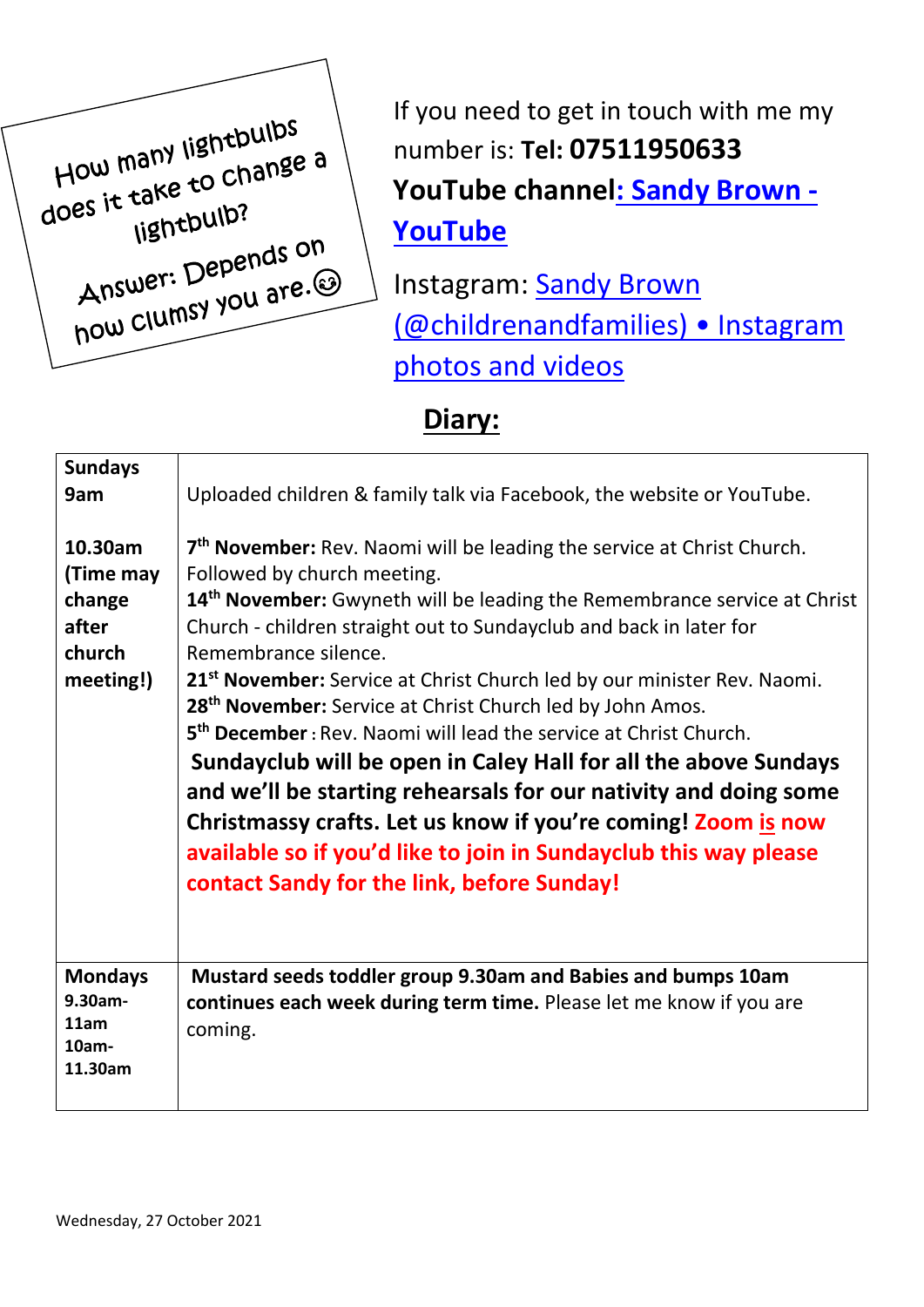| Trialogue – online YouTube broadcasts for 16- to 25-year-olds                   |
|---------------------------------------------------------------------------------|
| URC Youth invite you to join their regular online live YouTube broadcast        |
| called 'Trialogue' which will also be broadcast simultaneously on the URC       |
| Youth Trialogue Facebook page and the URC Children's and Youth Work             |
| Facebook page.                                                                  |
| Aimed at 16- to 25-year-olds, each session explores a theme alongside a         |
| Bible passage, providing a springboard for further discussion and reflection.   |
|                                                                                 |
| TRIalogue takes place every other Thursday at 7pm - see the URC Youth           |
| Trialogue Facebook page for what is coming next.                                |
| % bit.ly/trialogueURC https://www.facebook.com/urcYouthTrialogue                |
| $6th$ November Art for all club! This is open to all ages, with a separate area |
| for children. Please bring your own art equipment if you have it, or we         |
| have some we can lend out for the session. Children's art activities will be    |
| fully supplied.                                                                 |
| $20th$ November Faith Adventurers – a monthly club for primary school aged      |
| children, with games, crafts and activities based around a bible story or       |
| truth. Please sign up with Sandy.                                               |
| $27th$ November – Art and crafts fair, 10am – 3pm.                              |
| 4 <sup>th</sup> December - Art for all See above.                               |
|                                                                                 |
| <b>Sunday 12<sup>th</sup> December</b> Sundayclub nativity service.             |
| Monday 13 <sup>th</sup> December Mustard Seeds and Baby and Bumps Christmas     |
| party                                                                           |
|                                                                                 |
| Saturday 18 <sup>th</sup> December family Christmas/Messy Church/Adventurers    |
| party. 10.30am -1pm.                                                            |
| Sunday 19 <sup>th</sup> December 3pm, Posada Christmas trail and carols.        |
| Friday 24 <sup>th</sup> December Christmas Eve! Christingle service. 3pm        |
| Christmas day service with Rev. Naomi.                                          |
| 28 to 30 January 2022 Youth Assembly                                            |
| Calling all young people and young adults associated with the URC - the         |
| URC Youth Executive are delighted to announce that bookings are now             |
| open for Youth Assembly 2022 - Jubilee.                                         |
| Commemorate the past * Celebrate the now * Create the future                    |
| At Whitemoor Lakes in Alrewas, Staffordshire, a fantastic venue for which       |
| we have sole use. Youth Assembly is a weekend                                   |
| of fun, friendship and fellowship including:                                    |
| • Youth Decides - discussions                                                   |
| • Workshops and keynotes<br>• Worship                                           |
|                                                                                 |

 $\overline{1}$